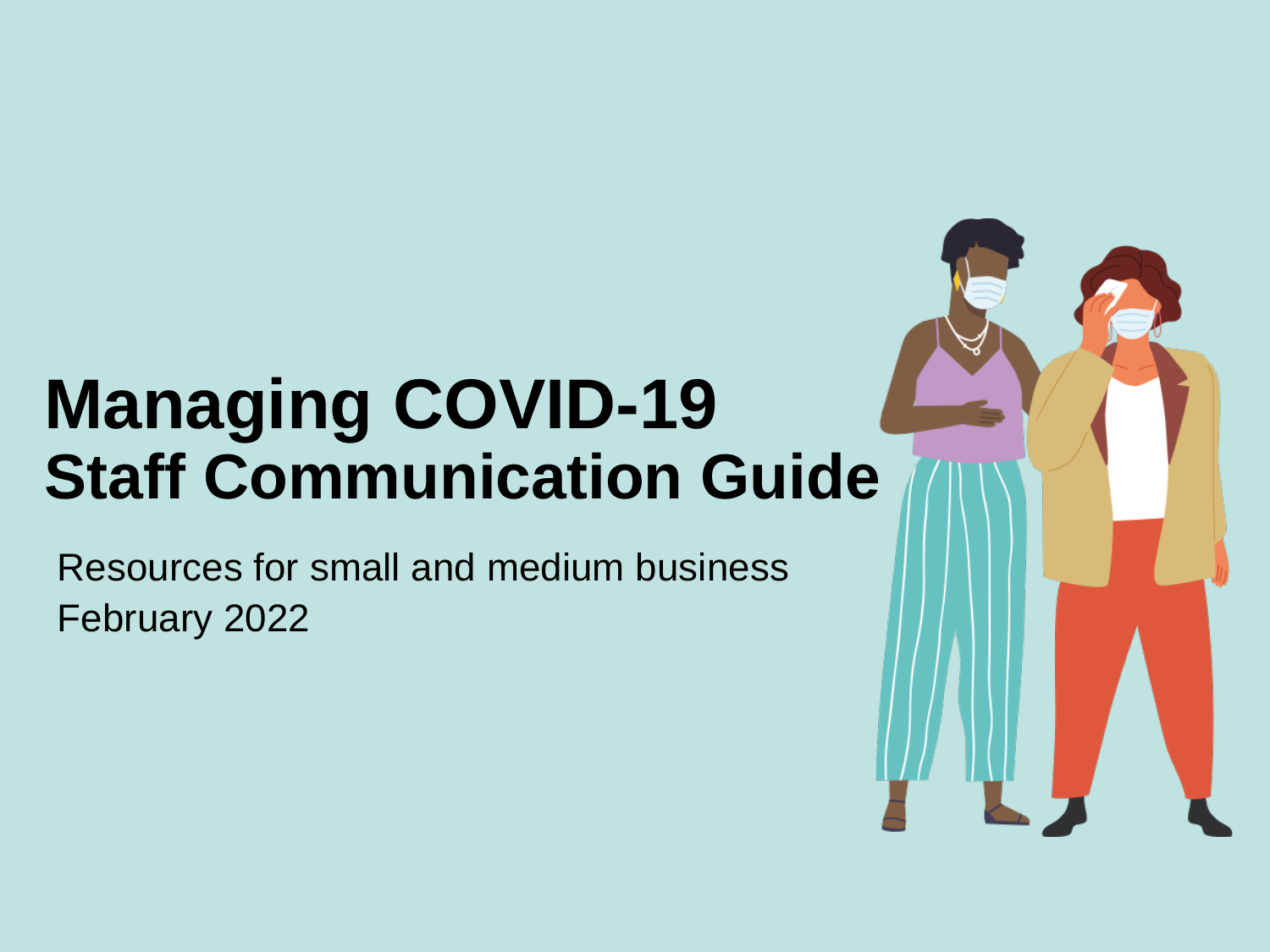

## **Introduction**

COVID-19 is in the community.

You may encounter situations where staff, who have COVID-19, have been at work.

Being prepared for COVID-19 cases or an outbreak will help you respond quickly, reduce the risk, and with minimal disruption to services and activities.

Regular communication with your staff is an important step in managing COVID.

In this pack, you will find tools, including checklists, posters, email and copy, intranet/newsletter copy to support your internal communications.

To assist you in communicating with your customers, clients and external stakeholders, the Small Business Development Corporation has also created a toolkit.

Visit <https://www.smallbusiness.wa.gov.au/> to access.

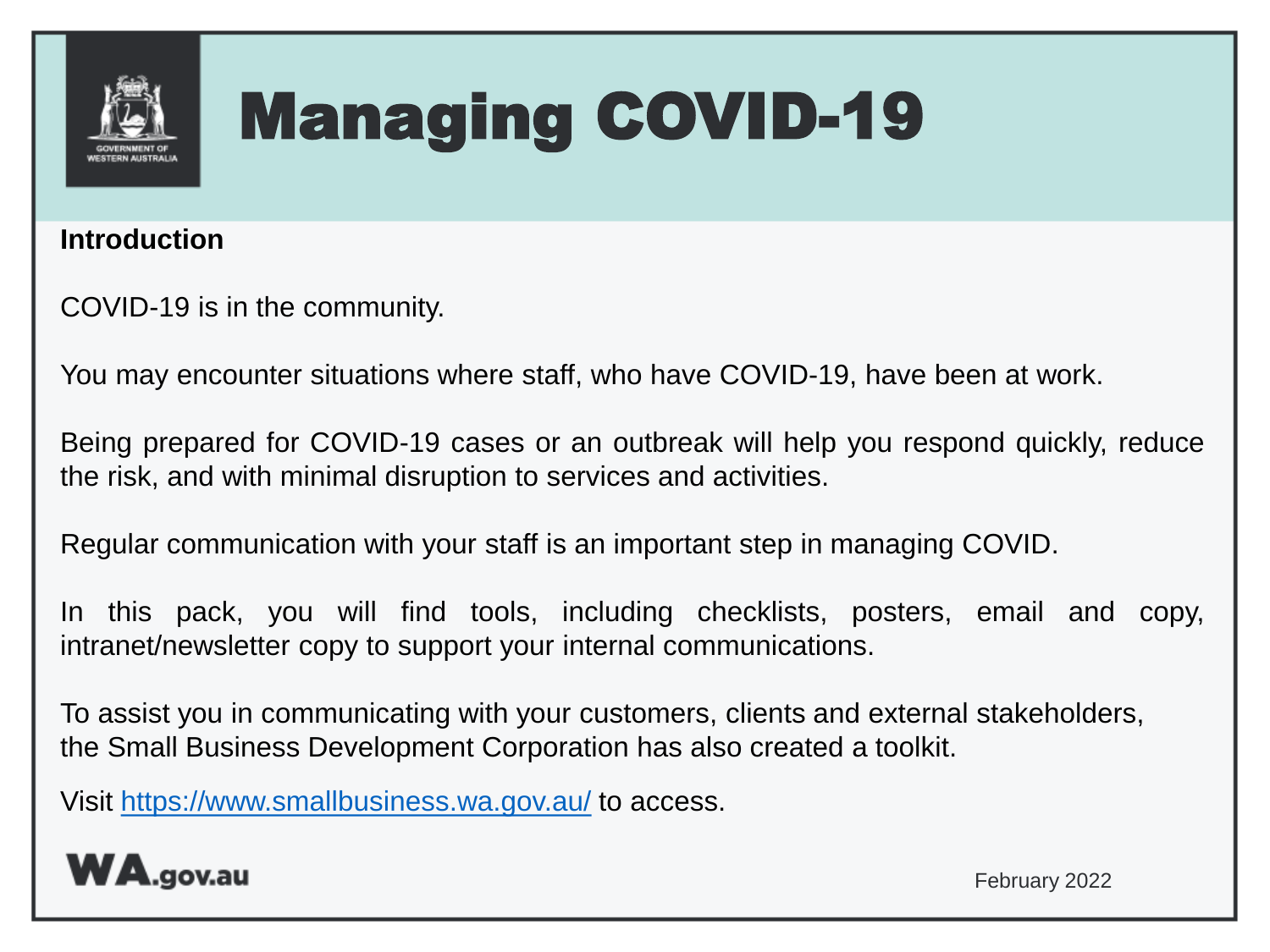

## **What you can do**

- Communicate regularly with your staff.
- Use the assets included in this pack to help ensure there is awareness and knowledge about:
	- COVID-19 symptoms
	- what to do if you or your staff suspect they have COVID-19
	- how to reduce the risk of COVID-19 in your workplace
- Employers and employees should take reasonable steps to identify and inform others who may have been exposed to a case. Given WA's high caseload environment, please do not wait to be contacted by the Department of Health. Act quickly and manage the communication with staff in line with the close contact definition and isolation protocols which have been in place since February 8.

Everyone should familiarise themselves with the detailed guidance for the management of COVID-19 in the workplace available on the [WA Health](https://aus01.safelinks.protection.outlook.com/?url=https%3A%2F%2Fww2.health.wa.gov.au%2FArticles%2FA_E%2FCoronavirus%2FCOVID19-information-for-business-and-industry%2FTTIQ-Plan&data=04%7C01%7CIlka.Novak%40dpc.wa.gov.au%7C760f40331b9e423e0d9e08d9f73be993%7Cd48144b5571f4b689721e41bc0071e17%7C0%7C0%7C637812659094589141%7CUnknown%7CTWFpbGZsb3d8eyJWIjoiMC4wLjAwMDAiLCJQIjoiV2luMzIiLCJBTiI6Ik1haWwiLCJXVCI6Mn0%3D%7C3000&sdata=0i1MrMf%2BiPFSVUJ63ROdPjg62fRWUA5%2BXwdOzu11Czo%3D&reserved=0) website.

• Direct people to the Western Australian Government's COVID-19 website for current information and updates: [wa.gov.au](https://www.wa.gov.au/government/covid-19-coronavirus/covid-19-coronavirus-managing-covid-19)

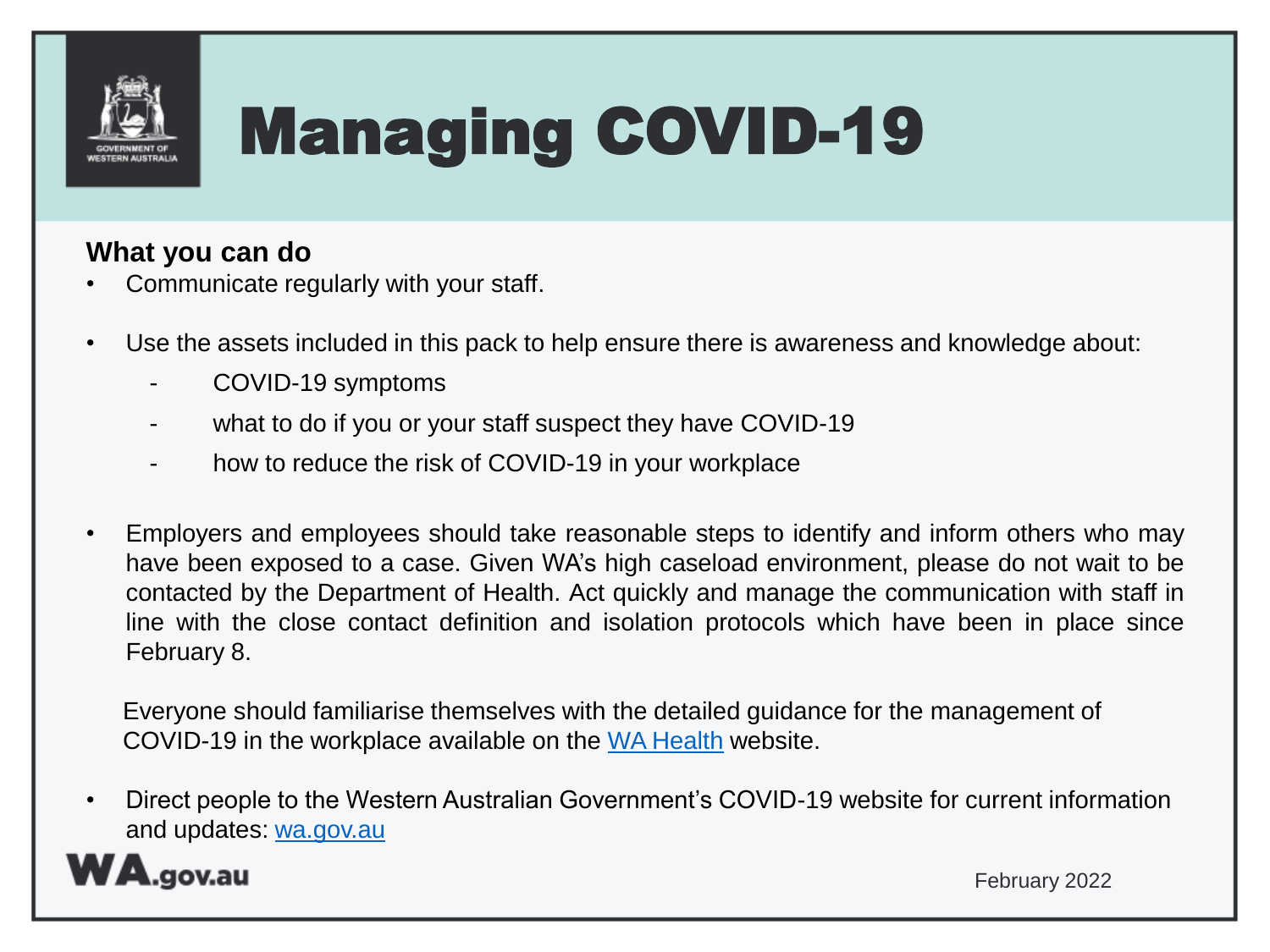

## **Testing and isolation flow chart**

As COVID-19 cases increase across WA, it's important to understand what a close contact is and what to do if you or a staff member tests positive for the virus. A testing and isolation flowchart has been developed for you and your staff to follow.

#### **Testing, isolation and close contact** definitions

Testing, isolation and close contact frequently asked questions have been published on wa.gov.au.





**DOWNLOAD TESTING & ISOLATION GUIDE**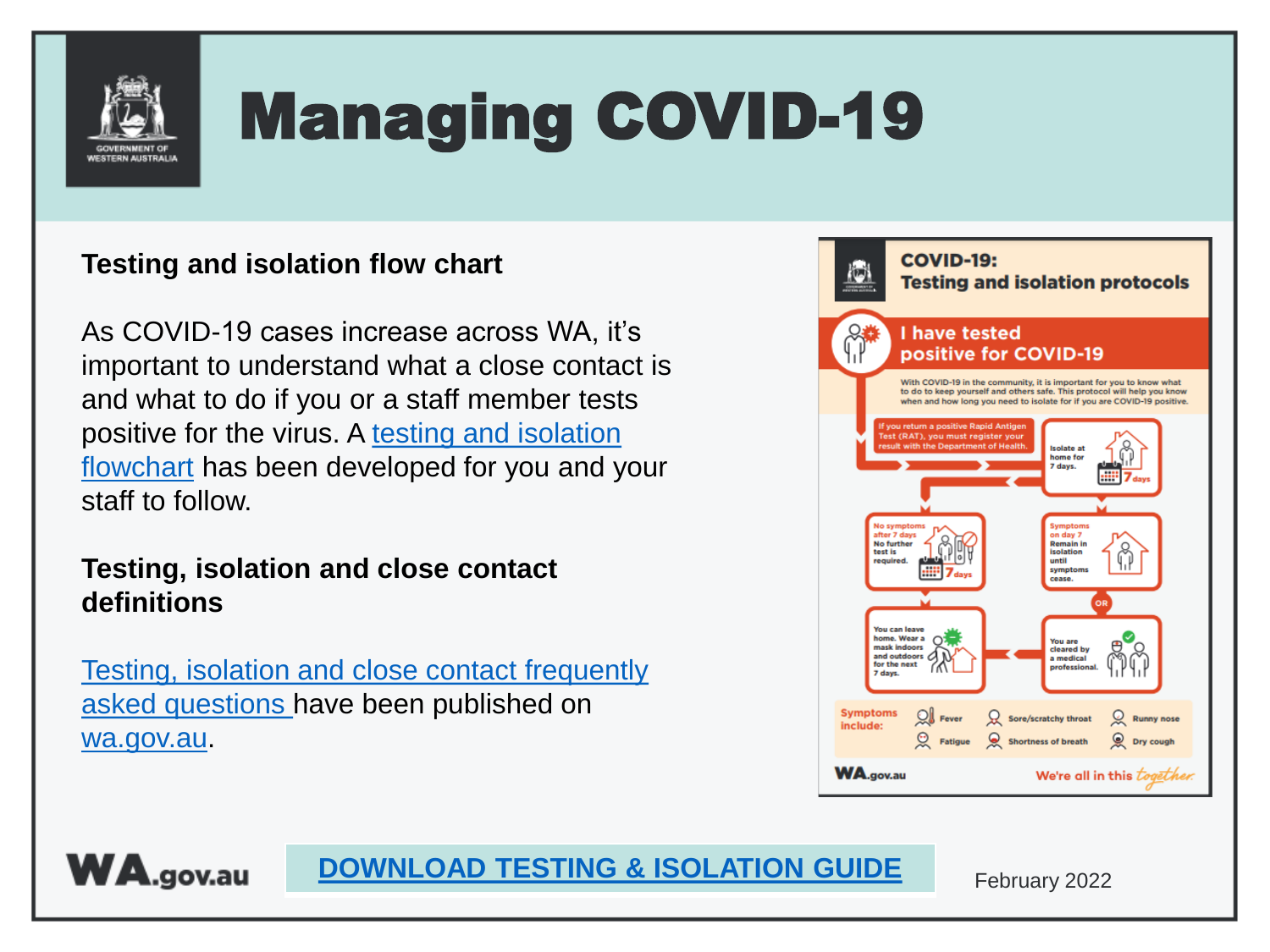

## **Poster**

Display these posters around your workplace or staff room to help educate employees on how to stay safe, explain who is a close contact, and what the symptoms are for  $COVID-19$ 









**DOWNLOAD POSTERS**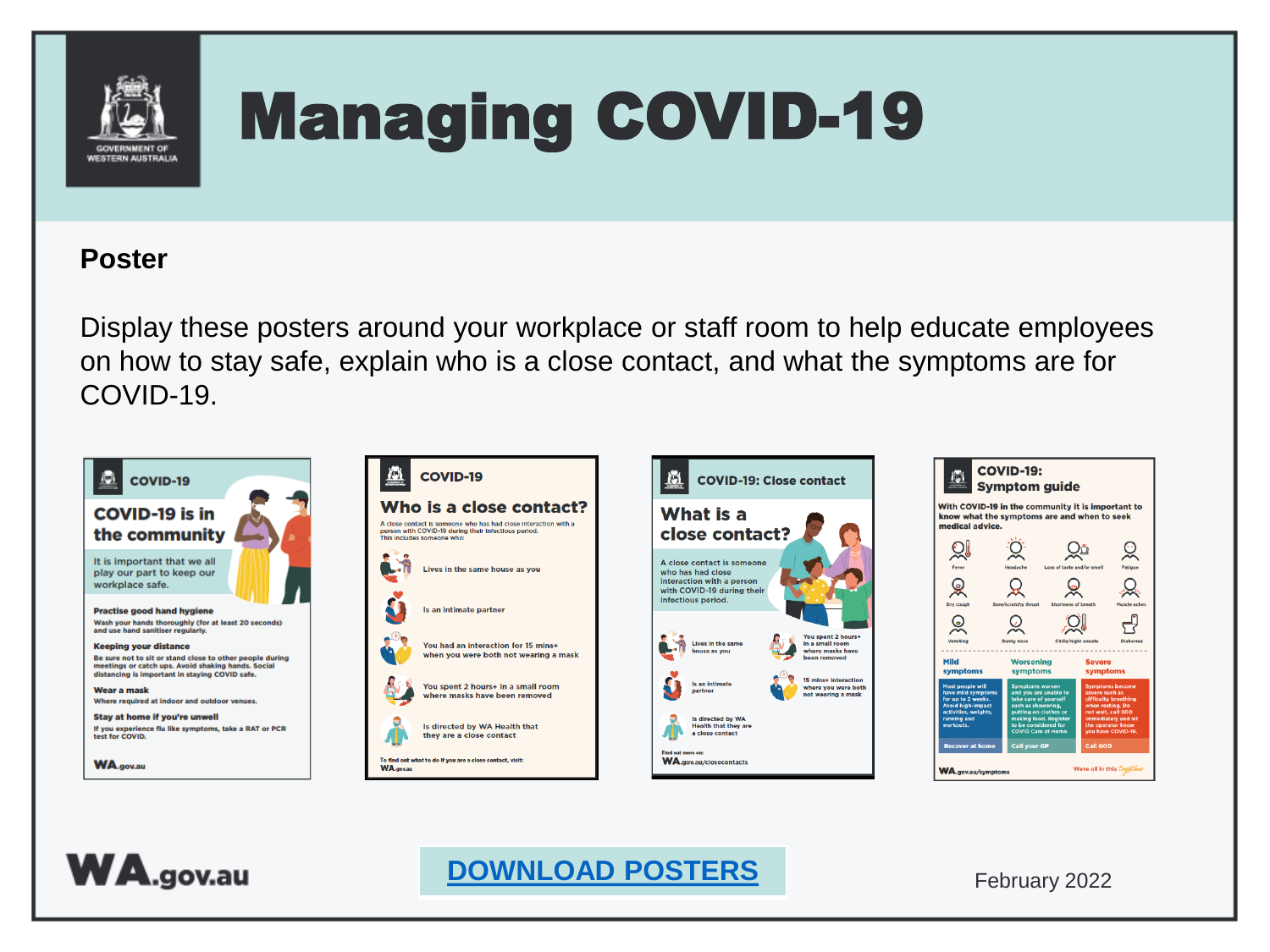

#### **Intranet banner/tile**

An intranet banner has been developed for use in staff emails or your intranet.

#### **Intranet content**

Regular communication through your internal channels will help staff feel informed. We've provided some examples of content that can be used for emails or on your intranet.

#### Draft content:

- What to do if you have flu like symptoms
- How to use a Rapid Antigen Test (RAT)
- What to do if your workplace has a COVID-19 case

**WA.gov.au DOWNLOAD [INTRANET TILE & CONTENT](https://www.wa.gov.au/system/files/2022-02/staff-communication-guide-business-toolkit-intranet-content.zip)**



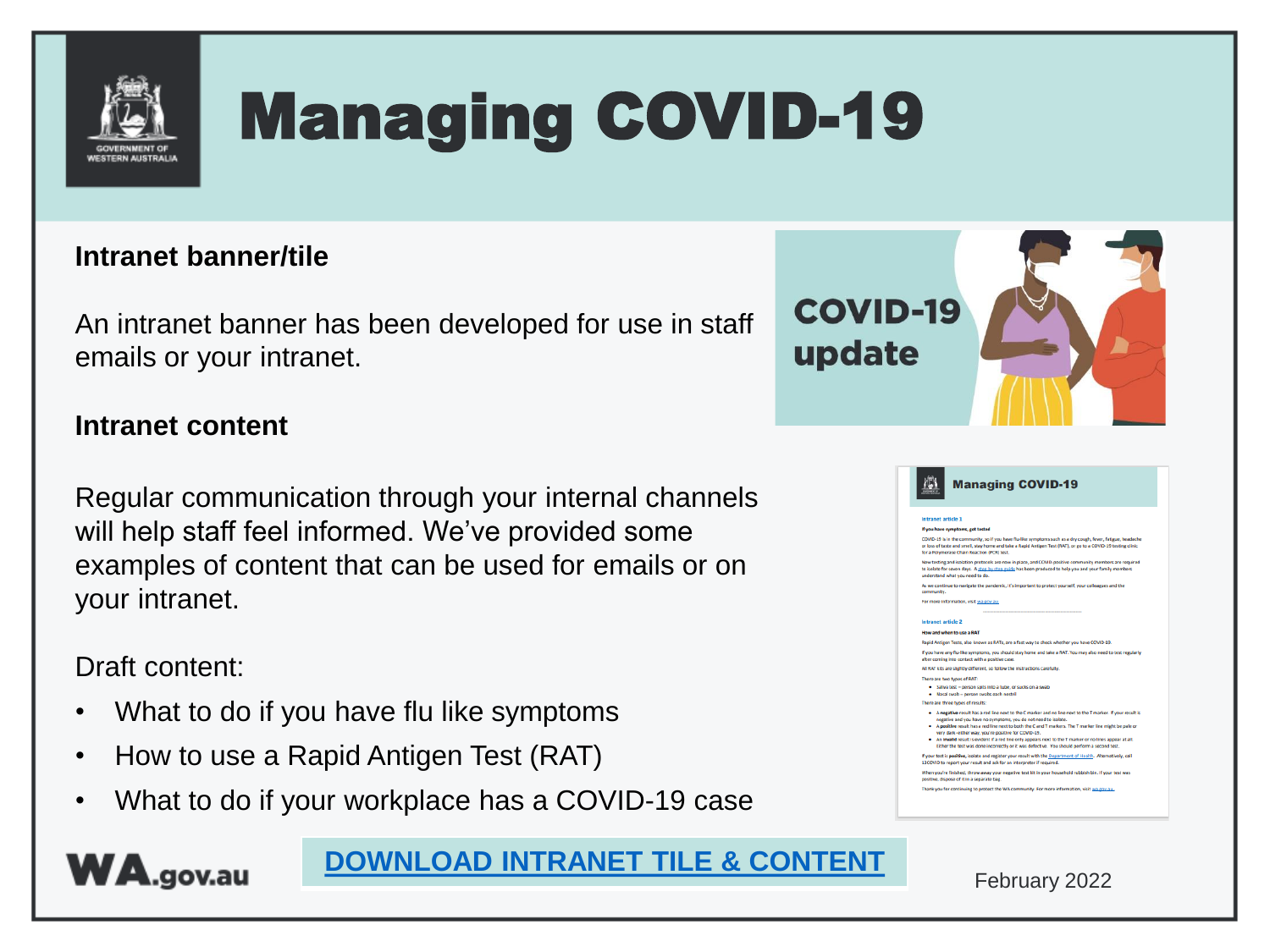

### **Guidance and talking points**

It is important staff have access to regular information and a forum to ask questions. Use consistent messages that set clear direction and help staff understand decisions. Provide regular updates regarding COVID-19 to ensure staff understand their responsibilities.

Some guidance and talking points have been developed to support your next email or video update.

Topics you should consider:

- Importance of recognising the symptoms
- What to do if staff suspect they have COVID-19
- Tips on how to reduce the risk of COVID-19 in the workplace
- Acknowledgement for staff assistance and patience throughout the COVID-19 journey.





**DOWNLOAD [TALKING POINTS](https://www.wa.gov.au/system/files/2022-02/Staff-Communication-Guide-Business-toolkit-guidance-and-talking-points.pdf)**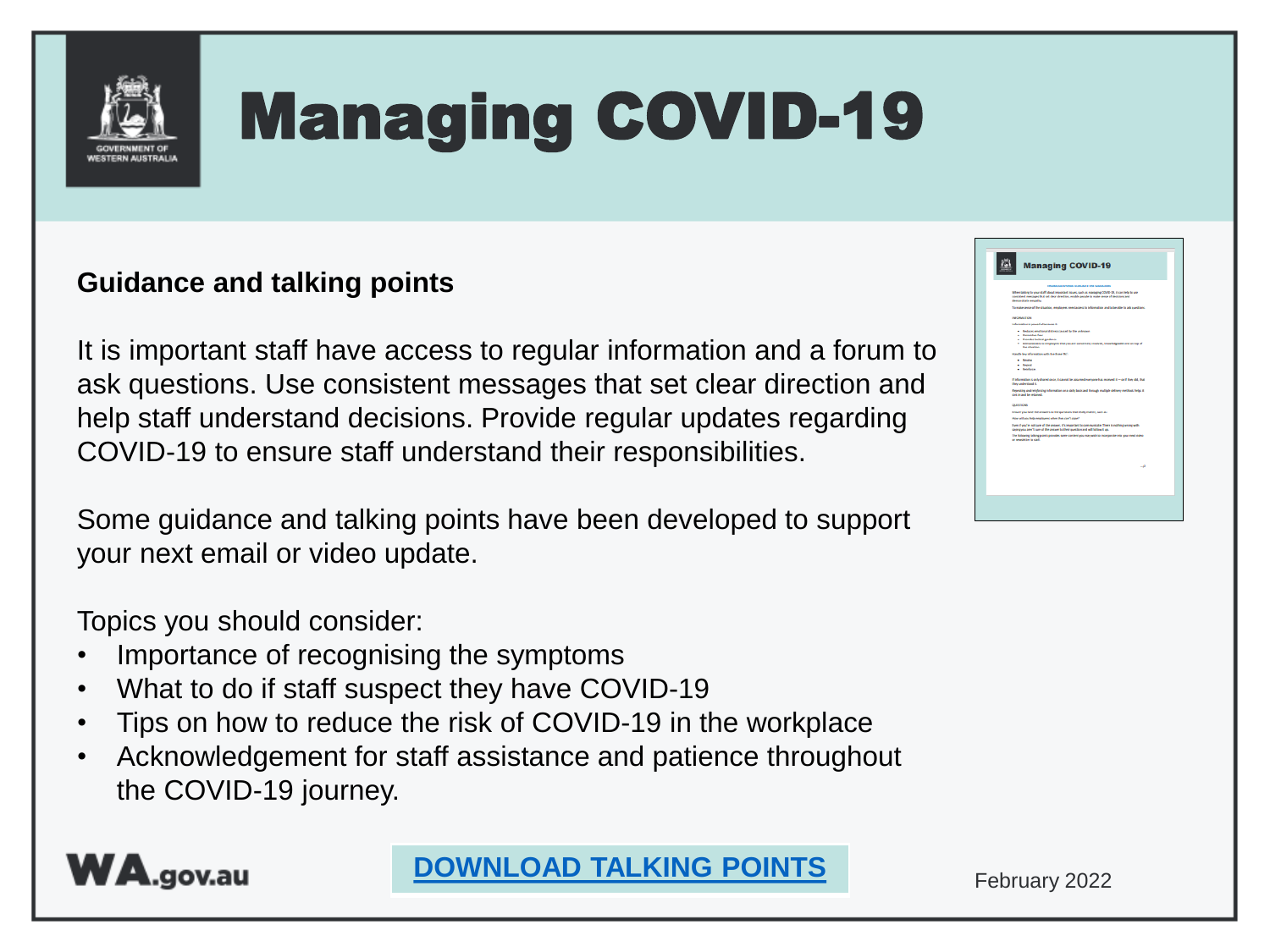

## **Managing COVID-19 Animation**

Click the image to download our latest animation on managing COVID-19 at work. A helpful addition to email or use on your intranet/electronic newsletter.



**[VIEW ANIMATION](https://vimeo.com/680779224)**



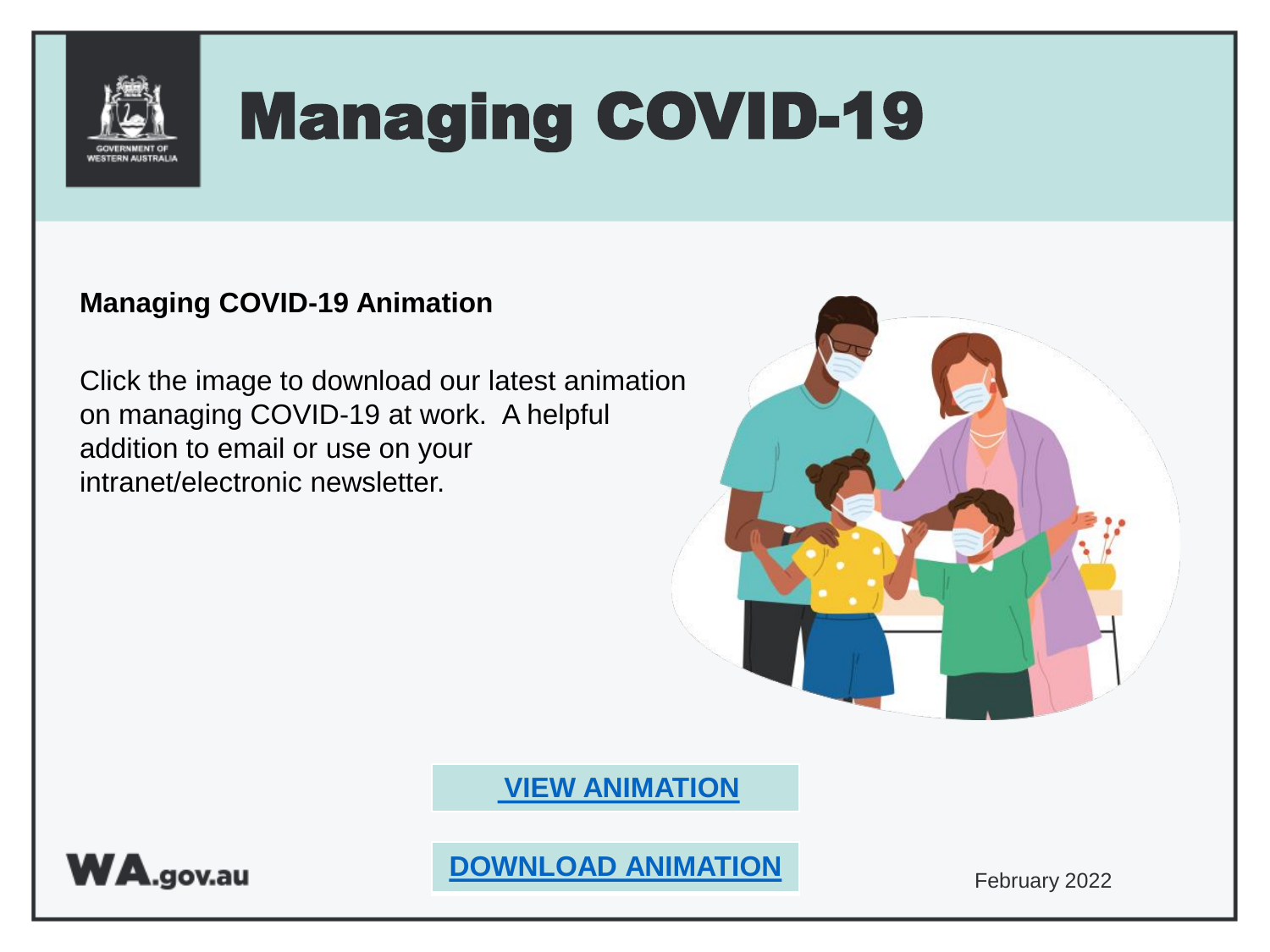

#### **Checklist - Small and Medium Businesses**

Use this checklist to help you manage the steps you have taken to communicate with your staff.